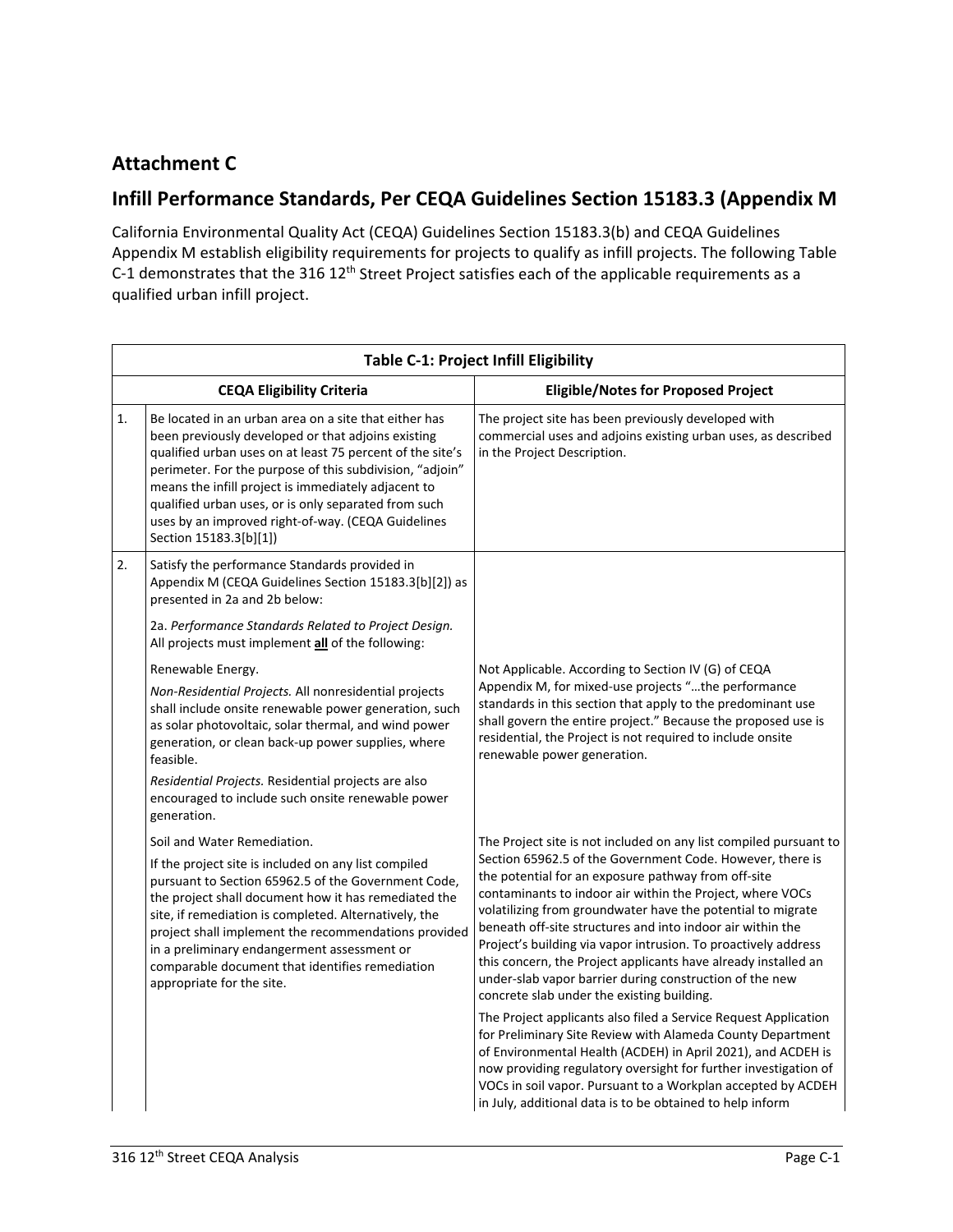| <b>Table C-1: Project Infill Eligibility</b>                                                                                                                                                                                                                                                                                                                                                                                                                                                                                                                                                                                                                                                                                                                                                                                                                                                                                                                                                                                                                                                                     |                                                                                                                                                                                                                                                                                                                                                                                                                                                                                                                                                                                                                                                                                                                                                                                                                                                                                                                                                                                                                                                                                                                                                                                                                                                                                                                                                                                                                                                                                                                                                                                                                                                                                                                                  |  |  |  |
|------------------------------------------------------------------------------------------------------------------------------------------------------------------------------------------------------------------------------------------------------------------------------------------------------------------------------------------------------------------------------------------------------------------------------------------------------------------------------------------------------------------------------------------------------------------------------------------------------------------------------------------------------------------------------------------------------------------------------------------------------------------------------------------------------------------------------------------------------------------------------------------------------------------------------------------------------------------------------------------------------------------------------------------------------------------------------------------------------------------|----------------------------------------------------------------------------------------------------------------------------------------------------------------------------------------------------------------------------------------------------------------------------------------------------------------------------------------------------------------------------------------------------------------------------------------------------------------------------------------------------------------------------------------------------------------------------------------------------------------------------------------------------------------------------------------------------------------------------------------------------------------------------------------------------------------------------------------------------------------------------------------------------------------------------------------------------------------------------------------------------------------------------------------------------------------------------------------------------------------------------------------------------------------------------------------------------------------------------------------------------------------------------------------------------------------------------------------------------------------------------------------------------------------------------------------------------------------------------------------------------------------------------------------------------------------------------------------------------------------------------------------------------------------------------------------------------------------------------------|--|--|--|
| <b>CEQA Eligibility Criteria</b>                                                                                                                                                                                                                                                                                                                                                                                                                                                                                                                                                                                                                                                                                                                                                                                                                                                                                                                                                                                                                                                                                 | <b>Eligible/Notes for Proposed Project</b>                                                                                                                                                                                                                                                                                                                                                                                                                                                                                                                                                                                                                                                                                                                                                                                                                                                                                                                                                                                                                                                                                                                                                                                                                                                                                                                                                                                                                                                                                                                                                                                                                                                                                       |  |  |  |
|                                                                                                                                                                                                                                                                                                                                                                                                                                                                                                                                                                                                                                                                                                                                                                                                                                                                                                                                                                                                                                                                                                                  | decisions regarding potential additional remediation and/or<br>mitigation at the site. Based on preliminary review of the data,<br>mitigation requirements for the Project may include, but are<br>not limited to installation of vapor intrusion engineering<br>controls, a de-pressurization system, making the existing vapor<br>system active, adding a retro-coat epoxy topical coating to the<br>existing slab, and installing SVE wells for long-term monitoring.<br>ACDEH is targeting a date of mid-August for approval of a<br>Corrective Action Plan (CAP), at which time ACDEH anticipates<br>issuance of a conditional approval letter (similar to other<br>letters issued for redevelopment projects that ACDEH and the<br>City of Oakland are coordinating on) to facilitate entitlement<br>and redevelopment of the Project.                                                                                                                                                                                                                                                                                                                                                                                                                                                                                                                                                                                                                                                                                                                                                                                                                                                                                     |  |  |  |
| Residential Units Near High-Volume Roadways and<br><b>Stationary Sources.</b><br>If a project includes residential units located within<br>500 feet, or other distance determined to be<br>appropriate by the local agency or air district based on<br>local conditions, of a high volume roadway or other<br>significant sources of air pollution, the project shall<br>comply with any policies and standards identified in the<br>local general plan, specific plan, zoning code, or<br>community risk reduction plan for the protection of<br>public health from such sources of air pollution.<br>If the local government has not adopted such plans or<br>policies, the project shall include measures, such as<br>enhanced air filtration and project design, that the lead<br>agency finds, based on substantial evidence, will<br>promote the protection of public health from sources of<br>air pollution. Those measures may include, among<br>others, the recommendations of the California Air<br>Resources Board, air districts, and the California Air<br>Pollution Control Officers Association. | The LMSAP EIR identifies a cancer risk buffer along the I-880<br>freeway (which varies in width from 400 feet to the south and<br>750 feet to the north), PM2.5 buffers along heavily traveled<br>roadways including Harrison Street near the Project site, and<br>five different stationary sources of TAC emissions within a<br>distance of 1,000 from the Project site. These stationary<br>sources include emergency diesel generators and gasoline<br>dispensing facilities, and two of these stationary source within<br>1,000 feet of the Project site were identified as emitting TAC at<br>levels that exceed risk thresholds. The Project site's immediate<br>adjacency to the Harrison Street roadway buffer for PM2.5<br>emissions, combined with additional TAC emissions from<br>stationary sources, indicates a high likelihood that ambient air<br>quality at the Project site may exceed certain health risk<br>thresholds.<br>Pursuant to the City SCAs, project applicants may choose to<br>prepare a project-specific health risk analysis to determine<br>relative health risks to future residents and mitigate<br>accordingly, or may choose to install MERV-13 air filters or<br>passive electrostatic filtering systems as part of the Project's<br>HVAC system, as well as other potentially applicable design<br>measures to reduce the impact on indoor air quality within the<br>Project. The Project applicant has chosen to install the MERV-<br>13 air filters and other measures as may apply to comply with<br>this SCA. Installation of these air filters will remove TAC<br>emissions from indoor air to a level such that health risks<br>would be reduced to less than significant levels. |  |  |  |
| 2b. Additional Performance Standards by Project Type.<br>In addition to implementing all the features described<br>in criterion 2a above, the project must meet eligibility<br>requirements provided below by project type. a<br>Residential. A residential project must meet one of the<br>following:                                                                                                                                                                                                                                                                                                                                                                                                                                                                                                                                                                                                                                                                                                                                                                                                           | According to maps prepared by MTC, the Project site is located<br>in TAZ #968, which has an average VMT rate of 2.87 VMT per                                                                                                                                                                                                                                                                                                                                                                                                                                                                                                                                                                                                                                                                                                                                                                                                                                                                                                                                                                                                                                                                                                                                                                                                                                                                                                                                                                                                                                                                                                                                                                                                     |  |  |  |
| A. Projects achieving below average regional per capita<br>vehicle miles traveled. A residential project is eligible if<br>it is located in a "low vehicle travel area" within the<br>region;                                                                                                                                                                                                                                                                                                                                                                                                                                                                                                                                                                                                                                                                                                                                                                                                                                                                                                                    | capita. The VMT threshold (at least 15 percent below the<br>regional year 2030 average of 14.4 VMT per capita) is 12.24<br>VMT per capita. At 2.87 VMT per capita, the Project meets the<br>map-based screening criteria for low VMT, and VMT impacts of<br>the Project are presumed to be less than significant.                                                                                                                                                                                                                                                                                                                                                                                                                                                                                                                                                                                                                                                                                                                                                                                                                                                                                                                                                                                                                                                                                                                                                                                                                                                                                                                                                                                                                |  |  |  |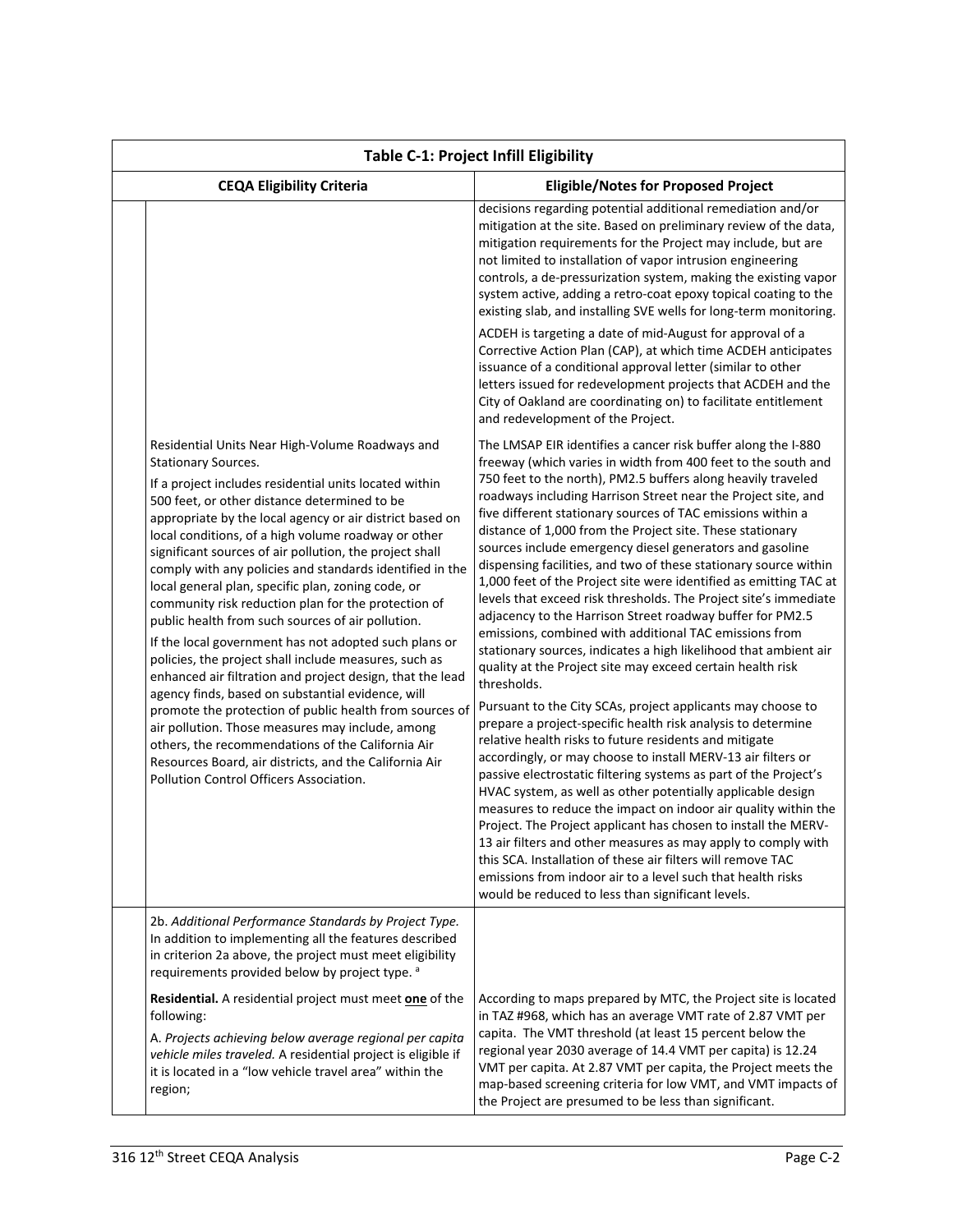| <b>Table C-1: Project Infill Eligibility</b> |                                                                                                                                                                                                                                                                                                                                                                                                                                                                                                                                                                                                                                                                                                                                                                                                                                                                                                        |                                                                                                                                                                                                                                                                                                                                        |  |
|----------------------------------------------|--------------------------------------------------------------------------------------------------------------------------------------------------------------------------------------------------------------------------------------------------------------------------------------------------------------------------------------------------------------------------------------------------------------------------------------------------------------------------------------------------------------------------------------------------------------------------------------------------------------------------------------------------------------------------------------------------------------------------------------------------------------------------------------------------------------------------------------------------------------------------------------------------------|----------------------------------------------------------------------------------------------------------------------------------------------------------------------------------------------------------------------------------------------------------------------------------------------------------------------------------------|--|
| <b>CEQA Eligibility Criteria</b>             |                                                                                                                                                                                                                                                                                                                                                                                                                                                                                                                                                                                                                                                                                                                                                                                                                                                                                                        | <b>Eligible/Notes for Proposed Project</b>                                                                                                                                                                                                                                                                                             |  |
|                                              | B. Projects located within 1/2 mile of an Existing Major<br>Transit Stop or High Quality Transit Corridor. A<br>residential project is eligible if it is located within 1/2 mile<br>of an existing major transit stop or an existing stop<br>along a high quality transit corridor; or<br>C. Low - Income Housing. A residential or mixed-use<br>project consisting of 300 or fewer residential units all of<br>which are affordable to low income households is<br>eligible if the developer of the development project<br>provides sufficient legal commitments to the lead<br>agency to ensure the continued availability and use of<br>the housing units for lower income households, as<br>defined in Section 50079.5 of the Health and Safety<br>Code, for a period of at least 30 years, at monthly<br>housing costs, as determined pursuant to Section 50053<br>of the Health and Safety Code. | The Project has access to the 12th Street BART Station within<br>1/4 mile of the site, and to the Lake Merritt BART Station and<br>the 19th Street BART Station within 1/2 mile. A BUS Rapid<br>Transit (high quality transit corridor) bus stop was recently<br>installed directly in front of the building.                          |  |
|                                              | Commercial/Retail. A commercial/retail project must<br>meet one of the following:<br>A. Regional Location. A commercial project with no<br>single-building floor-plate greater than 50,000 square<br>feet is eligible if it locates in a "low vehicle travel area";<br>$or$<br>B. Proximity to Households. A project with no single-<br>building floor-plate greater than 50,000 square feet<br>located within 1/2 mile of 1,800 households is eligible.                                                                                                                                                                                                                                                                                                                                                                                                                                               | Not Applicable. According to Section IV (G) of CEQA Appendix<br>M, for mixed-use projects "the performance standards in this<br>Section that apply to the predominant use shall govern the<br>entire project." Because the Project's proposed use is<br>residential, the requirements for commercial/ retail projects do<br>not apply. |  |
|                                              | Office Building. An office building project must meeting<br>one of the following:<br>A. Regional Location. Office buildings, both commercial<br>and public, are eligible if they locate in a low vehicle                                                                                                                                                                                                                                                                                                                                                                                                                                                                                                                                                                                                                                                                                               | Not Applicable                                                                                                                                                                                                                                                                                                                         |  |
|                                              | travel area; or<br>B. Proximity to a Major Transit Stop. Office buildings,<br>both commercial and public, within 1/2 mile of an<br>existing major transit stop, or % mile of an existing stop<br>along a high quality transit corridor, are eligible.                                                                                                                                                                                                                                                                                                                                                                                                                                                                                                                                                                                                                                                  |                                                                                                                                                                                                                                                                                                                                        |  |
|                                              | Schools.<br>Elementary schools within 1 mile of 50 percent of the<br>projected student population are eligible. Middle<br>schools and high schools within 2 miles of 50 percent of<br>the projected student population are eligible.<br>Alternatively, any school within 1/2 mile of an existing<br>major transit stop or an existing stop along a high<br>quality transit corridor is eligible.<br>Additionally, to be eligible, all schools shall provide<br>parking and storage for bicycles and scooters, and shall<br>comply with the requirements of Sections 17213,<br>17213.1, and 17213.2 of the California Education Code.                                                                                                                                                                                                                                                                   | Not Applicable                                                                                                                                                                                                                                                                                                                         |  |